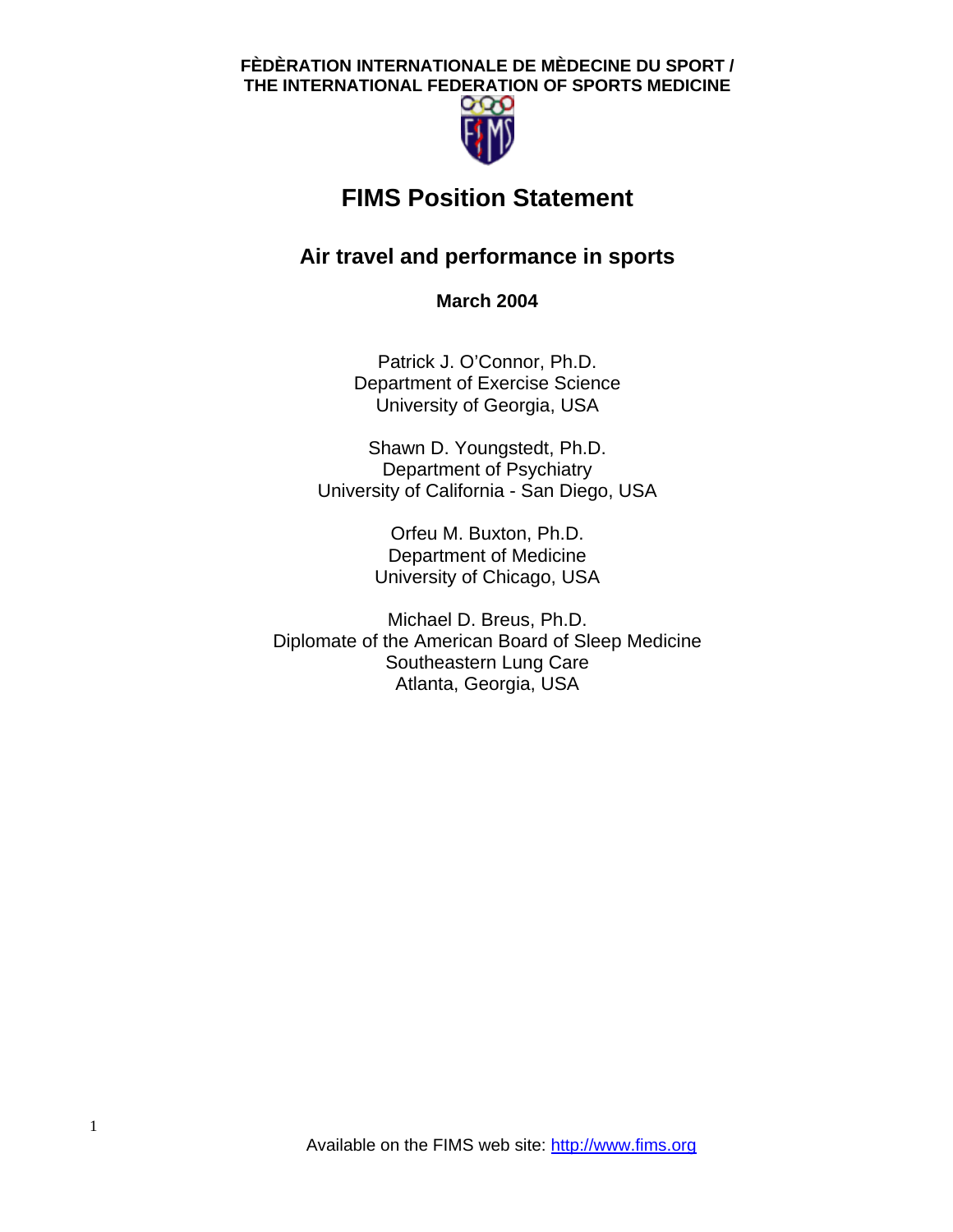

## **Introduction**

Air travel is common for athletes participating in national and international sport competitions. In deciding whether or how to manage air travel in an attempt to minimize any reduction in performance, athletes, coaches and members of the sports medicine team may benefit by being aware of the following information.

## **Performance in sports following air travel within one time zone**

Air travel is a complex stimulus that often involves vibration, noise exposure, immobility, sleep loss, dietary changes, and breathing poor quality air (e.g., drier air with a reduced partial pressure of oxygen). Moreover, air travel is psychologically stressful for many people, particularly now with increased concern over terrorism. There is not strong scientific evidence documenting that any one of these factors, individually or in combination, causes a significant reduction in sport performance, but such an effect is possible. Athletes can employ common sense techniques to avoid some of the discomforts of air travel. For example, ear plugs or headphones can be used to reduce noise exposure. Seated physical activities and periodic walking can be used to combat stiffness and reduce the increased risk for thrombosis. Water can be consumed and diuretics such as alcohol and caffeine can be avoided in order to minimize dehydration associated with low humidity in the cabin.

## **Performance in sports following air travel across multiple time zones**

It is plausible that air travel across multiple time zones has greater effects on sport performance than air travel within one time zone. The two primary reasons for this possibility are related to the circadian system: (1) an assumed circadian rhythm in sport performance and (2) jet lag.

*What are circadian rhythms?* Circadian rhythms are self-sustained variations in biological and behavioral functions with a period of ~24 hours. Circadian rhythms are internally driven by the brain's suprachiasmatic nucleus (SCN), the "circadian clock". These endogenously produced circadian rhythms can be modified by bright light (or darkness), melatonin, and exercise because the SCN (1) receives neural input from cells in the retina that detect light, (2) has melatonin receptors, and (3) receives input from brain areas integrating information about the level of physical activity and central nervous system arousal. These inputs to the SCN allow for an individual's circadian rhythms to be synchronized to a given environment. Healthy people are usually synchronized to the environment in which they live, and the dominant synchronizer is the light-dark cycle.

The potential for circadian rhythms to influence sport performance is related to the neural outputs of the SCN. Neurons from the SCN project most densely to the hypothalamus, but there are also projections to the forebrain. The hypothalamus plays an important role in regulating a host of body and brain functions with potential relevance to athletic performance. These functions include motivation and emotions, body temperature, water balance, food intake,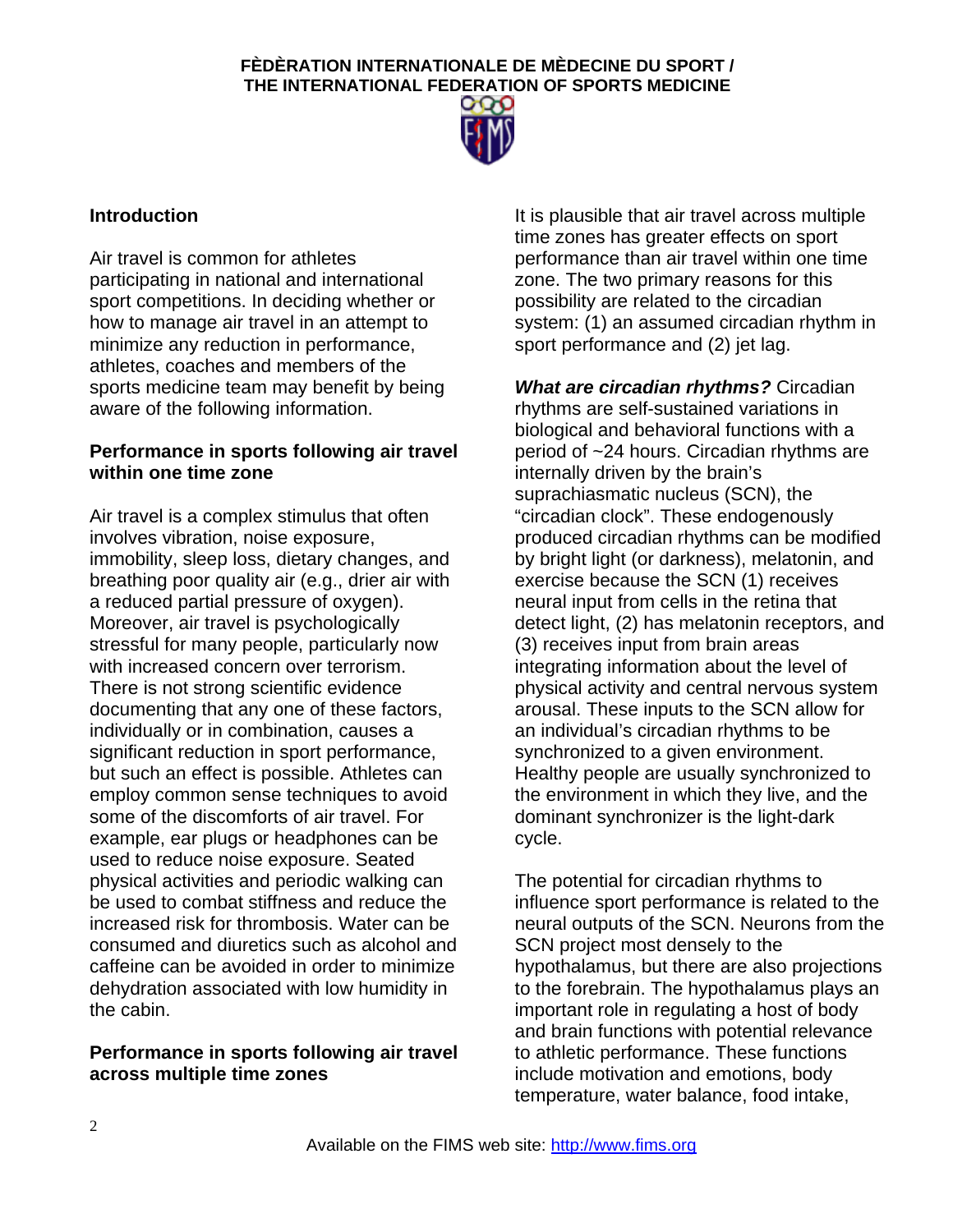

state of the autonomic nervous system, and the effect of multiple hormones including opioids, cortisol and melatonin. The forebrain plays an important role in both cognition and emotion. Cognitive and emotional factors play a role in the performance of athletes and in the decisionmaking of coaches and other members of the athlete's support staff, including the sports medicine team.

## *Is there a circadian rhythm in sport*

*performance?* The hypothesis that air travel across multiple time zones negatively affects performance can be based on the assumption that there is a circadian variation in sport performance. The currently available scientific evidence for this assumption is weak.

For the sake of illustration, assume that sport performance is characterized by a circadian rhythm in which the worst performance occurs each day when the body temperature rhythm is at its lowest and the best performance occurs each day when the body temperature is at its highest. People whose circadian rhythms are synchronized to their local environment and wake habitually at 8 am would be expected to have their lowest body temperature occur at ~6 am and their peak body temperature occur at ~9 pm. If the difference between the maximum and minimum of peak sport performance is assumed to be 1%, then elite male runners would be ~2 seconds faster in a 1500 meter run and ~75 seconds faster in a marathon run at  $\sim$ 9 pm compared to  $\sim$ 6 am due to this assumed circadian variation in performance. Travel across multiple time zones causes a transient change in the usual relationship between endogenous circadian rhythms and the local time of day.

Air travel across 12 time zones, for instance, might result in the peak body temperature occurring at ~9 am local time rather than the usual ~9 pm. If this hypothetical example were true, then performance could be optimized either by competing when the underlying rhythm in body core temperature was expected to be highest (i.e.,  $\sim$  9 am local time in the city of arrival) or by using melatonin, bright light or exercise to induce a shift in the body temperature rhythm so that the shifted body temperature rhythm peaked at the scheduled time of competition.

## *How strong is the evidence for a circadian rhythm in sport performance?*

Circadian rhythms have been demonstrated for several physiological variables, such as core body temperature, that are either known or thought to be relevant to performance. And it often has been assumed that sport performance is optimal in the evening when the circadian rhythm in body temperature is higher than in the morning. Support for this idea stems in part from the observation that most world record performances have been set in the evening. However, no clear interpretation of the world record results is possible because the frequency of athletic competitions has not been equally distributed throughout the day. The assumption of better sport performance in the evening was only partially supported by a comprehensive review performed 18 years ago which concluded that performance in different events peaks during afternoon and evening hours varying widely from 1200 to 2100 hours (Winget et al., 1985). More recent experimental evidence shows that pre-cooling improves endurance performance (Marino, 2002), suggesting that endurance performance may be optimized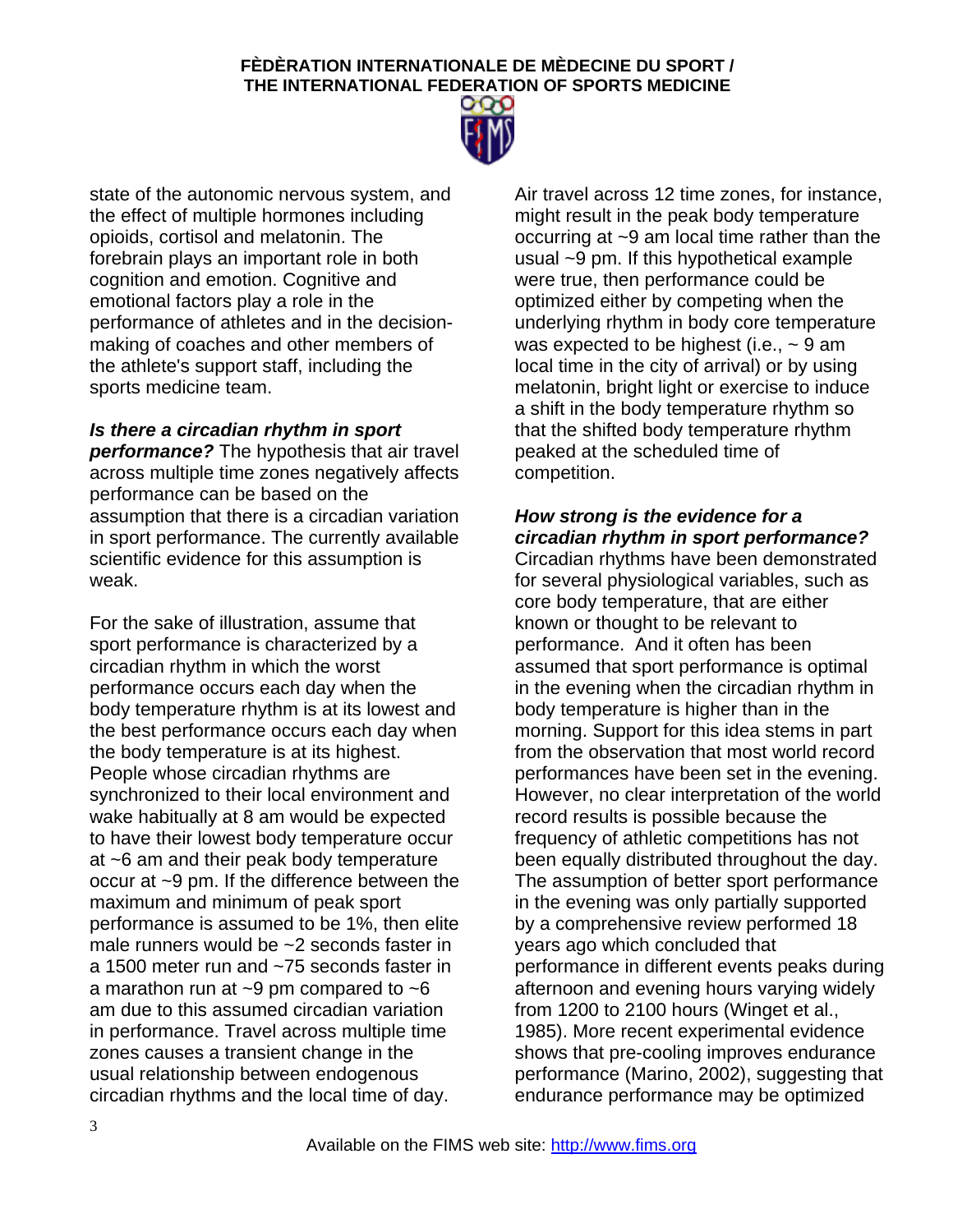

by competing at a time when core body temperature is at its *lowest*. The mechanisms that underlie sport performance are complex and vary depending on the type of task. For instance, 100-meter dash performance relies to a greater extent on muscle stores of ATP and creatine phosphate while marathon performance relies to a greater extent on muscle glycogen stores. Therefore, it is unlikely that all types of sport performance will be tightly linked to the circadian rhythm of a single physiological variable such as core body temperature.

In general, experimental investigations into the issue of whether there is a circadian variation in sport performance have used weak methods. For example, the reliability with which study volunteers are able to consistently perform sport tasks is rarely established. Those tasks that have been established as reliable have been used infrequently in studies of circadian rhythms and sport performance. Moreover, investigations usually have involved small numbers of test subjects who often were non-athletes performing novel, laboratory tasks and the tasks typically were performed only a few times during the day. A commonly studied task is grip strength. The generalizability of laboratory findings of grip strength to more complex types of sport performance is questionable.

The biggest research shortcoming is the failure to demonstrate that sport performance rhythms are internally driven by the suprachiasmatic nucleus. This could be accomplished using established procedures such as the "constant routine" or the "ultrashort sleep-wake cycle" techniques (Carskadon & Dement, 1975; Duffy & Dijk,

2002). These procedures can separate the presence of an internally-driven circadian rhythm from an apparent circadian rhythm that is actually caused by behavioral or environmental masking effects. Masking effects are likely to contribute to variations in sport performance. For example, morning exercise typically follows an 8- to 12-hour fast, while evening exercise usually does not. It is possible that reduced sport performances in the morning compared to the evening are due to the masking effects of overnight fasting-related glycogen depletion rather than an internally-driven circadian rhythm. Also, reduced early morning performance, potentially related to muscle stiffness, may be associated with the preceding 5-9 hours of bed rest rather than a circadian influence.

In summary, it is widely believed that there is a circadian rhythm in sport performance. Circadian rhythms are so ubiquitous that it is plausible that circadian rhythms in athletic performance exist. Special experimental techniques are required to document accurately the presence and magnitude of circadian rhythms in sport performance, but these experiments have not yet been conducted. Thus, at the present time it is unknown whether there is an internallydriven circadian rhythm in sport performance.

**Does jet lag negatively influence sport performance?** Travel across multiple time zones causes the air traveler's circadian rhythms and sleep-wake cycles to be out of synchrony with the light-dark cycles in the city of arrival. This asynchrony is thought to cause jet lag.

Jet lag is a syndrome characterized by sleep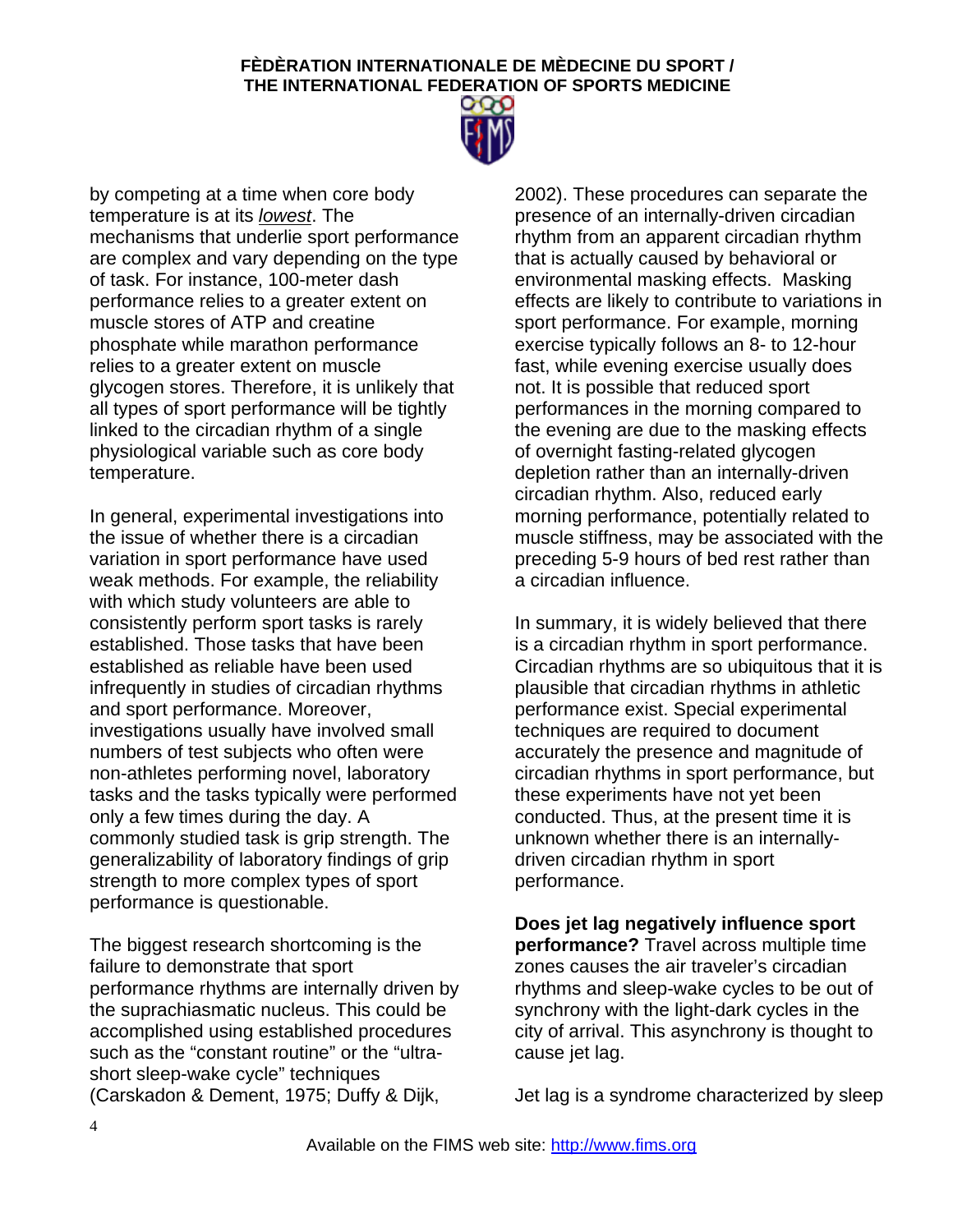

loss, headaches, dizziness, reductions in both alertness and cognitive abilities, and mood disturbances such as increased feelings of fatigue and reduced feelings of energy (Spitzer et al., 1999). The American Sleep Disorders Association's diagnostic criteria for jet lag are presented in Table 1. It is plausible that the biological mechanisms that cause signs and symptoms of jet lag also could cause a transient reduction in sport performance. Alternatively, it is possible that jet lag symptoms could reduce sport performance via a psychological mechanism such as feelings of sleepiness that reduce an athlete's expectations about being able to perform optimally.

In the absence of an effective jet lag countermeasure, the time necessary for resynchronization of circadian rhythms and the amelioration of jet lag depends on the number of time zones crossed. The more time zones crossed the more time needed for resynchronization. It has been estimated that amelioration of jet lag symptoms and resynchronization of circadian rhythms occurs 30% to 50% faster following east-towest flights compared to west-to-east flights (Hauty & Adams, 1966a; Hauty & Adams, 1966b). This is thought to be due to most people's circadian clock having an inherent periodicity of slightly greater than 24 hours, resulting in circadian phase delays (necessary to adjust to east-to-west flights) being somewhat easier to accomplish than phase advances.

Although some athletes, anecdotally, report impaired performance after air travel, there is no consistent or compelling evidence showing that either air travel across multiple time zones or jet lag symptoms cause a reduction in sport performance. Elite

athletes who have honed their skills by performing tens of thousands of practice trials over years of training may be especially reliable in their ability to perform and particularly resistant to the potential effects of jet lag. Most of the research evidence has been generated with small samples performing novel laboratory tasks (e.g., grip strength) of questionable relevance for more complex types of sport performance. These investigations also have been frequently characterized by design flaws (e.g., lack of a control group or condition, failure to document reliable performance preflight) that prevent the ability to draw a defensible scientific conclusion from the results.

In summary, it is widely believed that jet lag adversely influences sport performance. Jet lag symptoms are unpleasant and it is plausible that they could cause a reduction in sport performance. Nonetheless, there is no consistent or compelling scientific evidence showing that either air travel across multiple time zones or jet lag symptoms causes a reduction in sport performance.

## **Interventions of potential utility**

Despite a lack of solid scientific evidence, some athletes and coaches will decide it is worthwhile to attempt to shift circadian rhythms in association with air travel in the hope that it will optimize performance. Three strategies for shifting circadian rhythms involve bright light, exercise and melatonin.

*Bright light/darkness.* Bright light is generally regarded as the strongest stimulus for resetting the circadian clock in humans. Bright light shifts circadian rhythms via a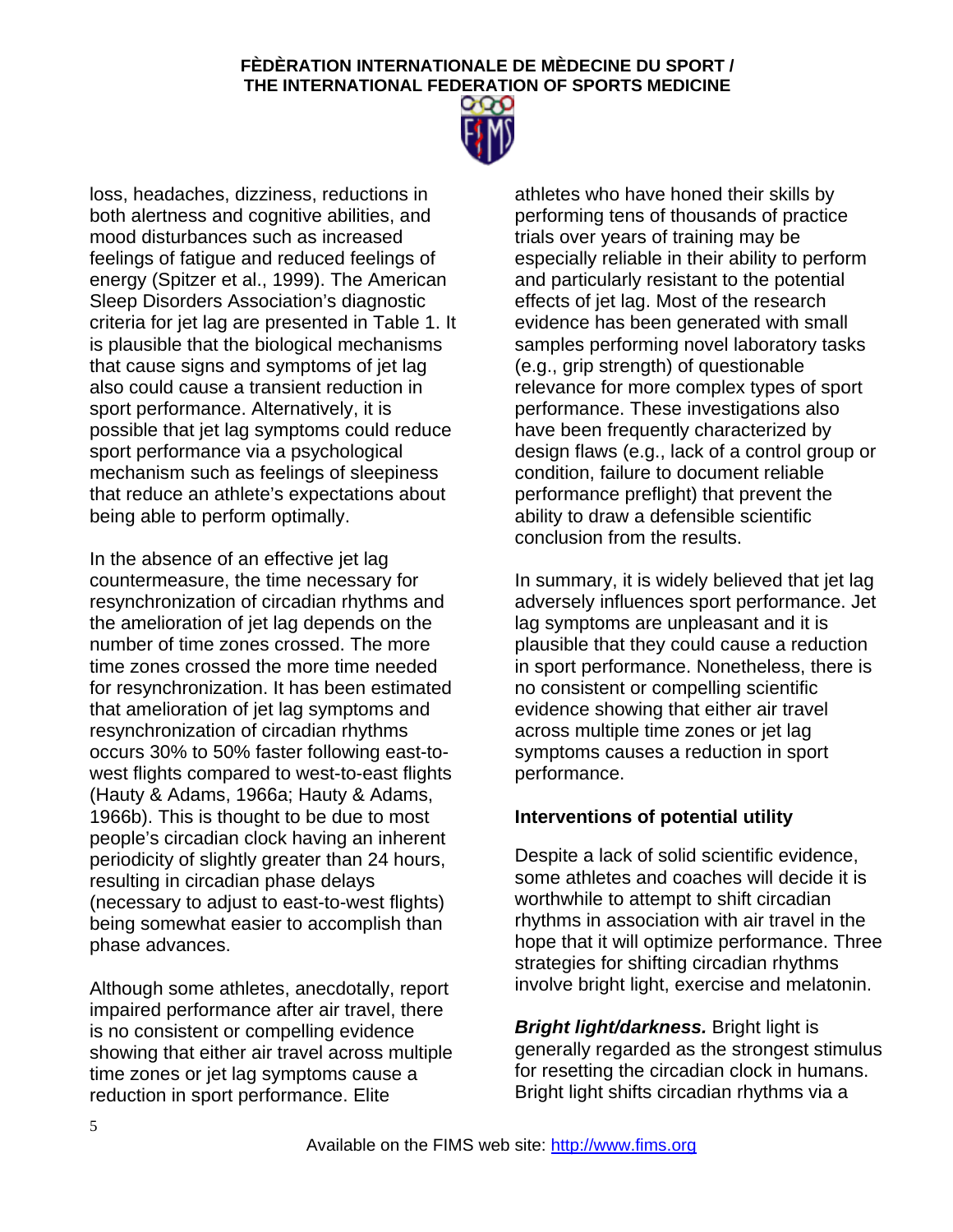

direct retinohypothalamic pathway to the suprachiasmatic nucleus. The phase-shifting effects of light are influenced by the timing of light, and also by several other factors including the intensity and duration of the light stimulus, and the pattern of prior exposure to darkness and light.

There is consensus that bright light elicits phase delays when administered before the body temperature minimum (average about 5 am) and elicits phase advances when administered thereafter, with smaller or negligible effects near the temperature peak (Minors, Waterhouse, Wirz-Justice, 1991; Khalsa et al., 2003).

Evidence indicates that the phase-shifting effects of light are related to the cube root of brightness (Boivin et al., 1996). Thus, phase shifts in response to a bright living room (500 lux) are about 1/3 the magnitude of responses to being outside on a very bright day (10,000 lux). Evidence suggests that 1 hour is about 40% as effective as 3 hours of bright light, with little added effects beyond 3 hours.

*Melatonin***.** The circadian system can be influenced by taking melatonin (Lewy & Sack, 1997). A low dose (0.5 mg) of melatonin taken from the morning to midafternoon tends to delay the circadian system, whereas melatonin taken in the midafternoon until bedtime tends to advance the circadian system. Too high a dose of melatonin can result in melatonin remaining in the blood too long and influence the undesired portion of the phase response curve. Melatonin has about 1/4 to 1/3 the phase-shifting potency of bright light. The available evidence indicates that melatonin may reduce the symptoms of jet lag,

particularly after eastward air travel that involves 10 or more time zones, but enhancements in the rate of resynchronization of the body clock to the shifted time zone have not been welldocumented.

*Exercise.* The effects of exercise on circadian rhythms in humans have been less well studied than bright light or melatonin. Research conducted with rodents first revealed that physical activity could shift circadian rhythms. During the last decade, exercise of 1 to 3 hours has been found to induce significant circadian phase shifts in humans. Early morning exercise performed before the body temperature minimum consistently has been associated with circadian phase delays (Baehr et al., 2003; Youngstedt et al., 2002; Van Reeth et al., 1994), while recent evidence suggests that early evening exercise results in phase advances (Buxton et al., 2003).

In cannot be overemphasized that these three methods for shifting circadian rhythms depend critically on the timing of the intervention. Ill-timed bright light, exercise or melatonin could plausibly exacerbate jet lag symptoms or delay resynchronization beyond the time it usually takes to adapt to a new time zone.

## **Practical recommendations**

While the insufficient quality and quantity of research in this area is acknowledged, certain practical recommendations for the traveling team physician can be made which are based on circadian principles and empirical evidence collected by experienced team physicians.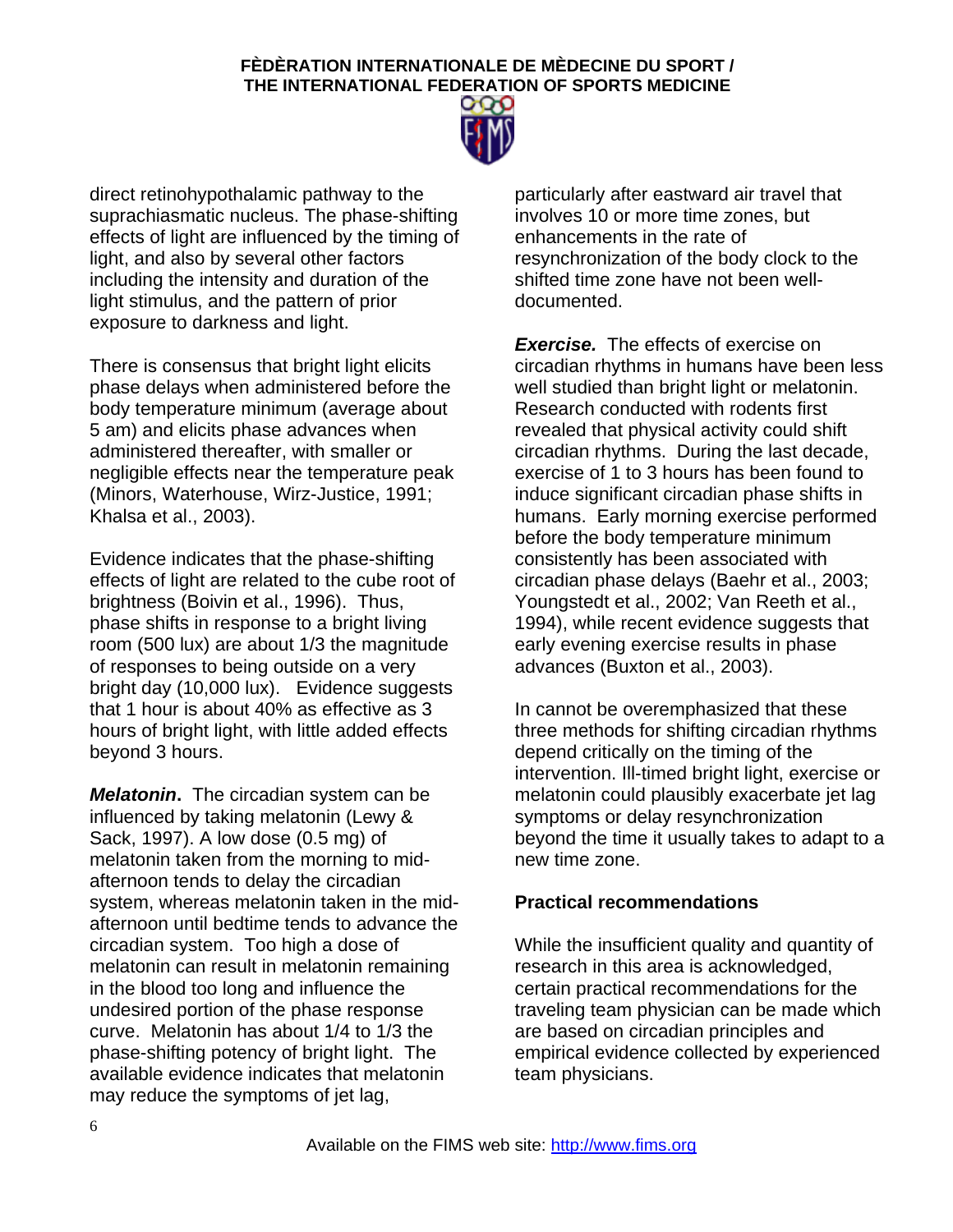

Practical recommendations can be summarized as follows:

- I. Before the flight, athletes*:* 
	- (1) should be provided basic educational information about jet lag and circadian rhythms.
	- (2) should carefully plan for the trip to make it less stressful and more enjoyable.
	- (3) should avoid sleep deprivation.
	- (4) may wish to consider gradually shifting the sleep schedule (30-60 min per day) toward that of the destination for a few days prior to departure.
	- (5) may wish to consider using appropriately timed bright light and darkness, melatonin or exercise to shift circadian rhythms (see details in section IV below).
- II. During the flight, athletes:
	- (1) should drink plenty of water or fruit juices and limit alcohol and caffeine intake in order to combat dehydration due to the dry air.
	- (2) should stretch, perform mild isometric exercises and walk, at least every hour, in order to minimize muscle stiffness and the risk for thrombosis associated with prolonged inactivity.
	- (3) should consider using earplugs to minimize stressful noise

exposure.

- (4) should avoid taking sleeping pills in the absence of a consultation with a physician.
- III. After arriving, athletes:
	- (1) should avoid heavy or exotic/spicy meals since GI distress is one of the most common symptoms of jet lag,
	- (2) should consider engaging in a low intensity exercise session. The exercise could be helpful for reducing muscle stiffness. The exercise might need to be performed indoors since light exposure at the destination might counter the desired circadian phase shift.
	- (3) should consider avoiding heavy training for the first few days after a long flight.
	- (4) may wish to consider using appropriately timed bright light, melatonin or exercise to shift circadian rhythms (see details in section IV below).
- IV. Examples of how bright light, melatonin or exercise might be effectively used.

*Note: From a chronobiological standpoint, the maximum change in time zones is 12 hours.* 

- (1) Regarding travel less than 9 time zones eastward.
	- A. Travelers will want to advance their body clock to adjust to the new time zone. They can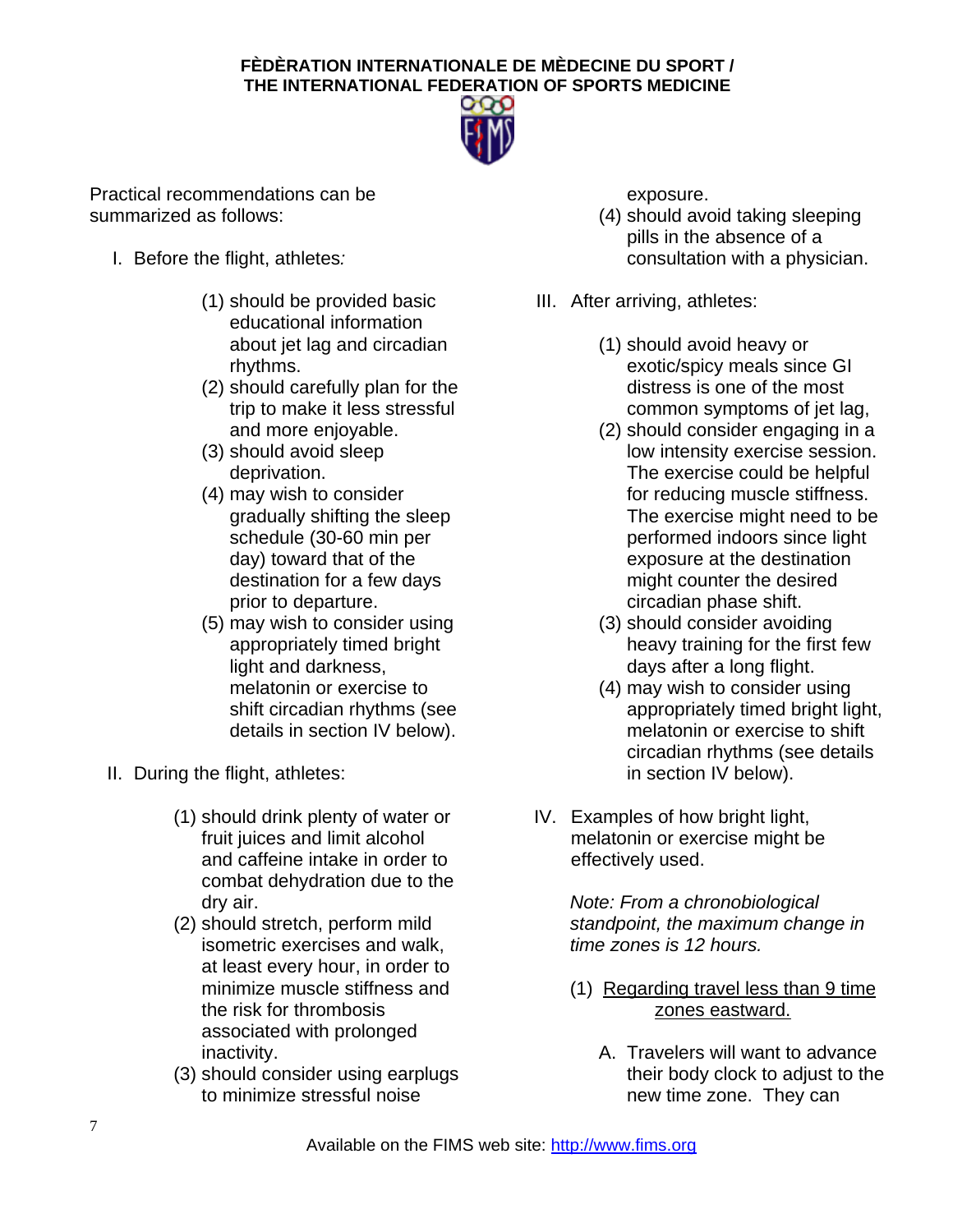

begin advancing the body clock before travel by maximizing light exposure in the morning (after awakening) and minimizing light exposure at night before bedtime. If begun a few days before travel, travelers can gradually advance wake time and bed time (about 30 min per day).

B. After arriving at the new destination, travelers should refer to their pre-flight home time-zone to determine when to get light exposure. They should maximize light exposure from about 5-10 am in the pre-flight time zone and minimize light exposure from midnight to 4 am in the preflight time zone. To determine when one should receive and avoid light in the new time zone, simply add one hour for each time zone traveled eastward. For example, following travel 8 time zones eastward, travelers should maximize light exposure from 1-6 pm in the new time zone and minimize light exposure from about 8 am to noon in the new time zone. This timing should be advanced by 1 hour each day. For example, on the 2<sup>nd</sup> day after travel, travelers should maximize light exposure from ~noon to 5 pm and minimize light exposure from 7-11 am; on the  $3<sup>rd</sup>$  day, they should maximize light exposure from 11 am - 4 pm

and minimize light exposure from 6-10 am.

- (2) Regarding travel of 12 hours or less westward.
	- A. Travelers can begin delaying their clock before travel by maximizing light exposure during the 4 hrs before bedtime and minimizing light exposure during the 4 hrs after awakening. Travelers would also benefit from a gradual delay of bedtime and wake time (30-60 min later per day for the few days before travel).
	- B. After arriving in the new destination, travelers should maximize light exposure from  $\sim$  midnight to 4 am in the preflight time zone and minimize light from 5-9 am in the preflight time zone. To determine when one should receive or avoid light in the new time zone, simply subtract one hour for each time zone traveled westward. For example, following travel 8 time zones westward, travelers should maximize light exposure from ~4-8 pm and minimize light exposure from  $\sim$  9 pm to 1 am. Each day following travel, the timing of the light should be delayed by an hour. That is, on the second day, travelers should maximize light exposure from  $\sim$  5-9 pm and minimize light exposure from  $\sim$ 10 pm to 2 am. On the 3<sup>rd</sup>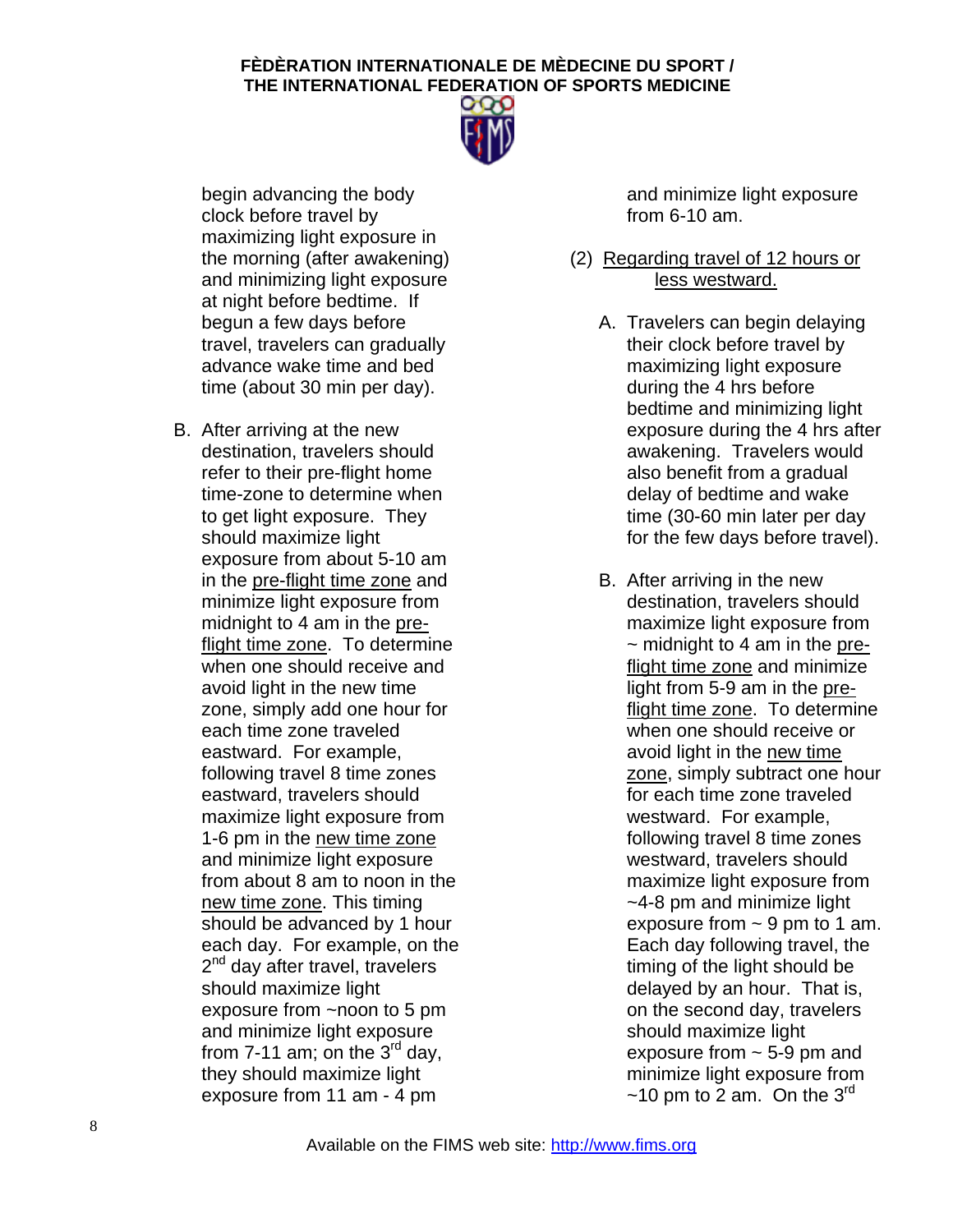

day, travelers should maximize light exposure from 6-10 pm and minimize light exposure from  $~11$  pm to 3 am, respectively.

- (3) Regarding travel eastward 9 or more time zones.
	- A. For many people, it is easier to delay the body clock by 15 hours than advance the body clock 9 hr after eastward travel. To begin delaying the body clock before travel, follow instructions for 2A above.
	- B. After arriving in the new destination, travelers should maximize light exposure from  $\sim$  midnight to 4 am in the preflight time zone and minimize light from 5-9 am in the preflight time zone. To determine when one should receive or avoid light in the new time zone, simply add one hour for each time zone eastward. For example, following travel across 9 time zones eastward, travelers should maximize light exposure from  $\sim$  9 am to 1 pm in the new time zone and minimize light exposure from  $\sim$ 2-6 pm in the new time zone. The timing of the light should be delayed by an hour each day following travel. That is, on the second day, travelers should maximize light exposure from 10 am to 2 pm and minimize light exposure from  $\sim$ 3-7 pm. On the 3<sup>rd</sup> day,

they should maximize light exposure from 11 am-3 pm and minimize light exposure from ~4-8 pm, respectively.

## *Melatonin*

Melatonin shifts the body clock in the opposite direction as bright light. Melatonin delays the body clock at times in which bright light advances the body clock and melatonin advances the body clock at times in which bright light delays the body clock. Since melatonin also induces sleepiness when taken in the morning (for phase delays), it should not be taken if wakefulness is desired. Typically, melatonin should therefore be used for phase advances only. Care should be taken to obtain a high quality formulation of known dose.

## *Exercise*

The maximum phase-delaying effects of exercise are about the same time as the maximum phase-delaying effects of light. Thus, for every recommendation of delaying the body clock with light, exercise can be inserted. Limited evidence suggests that phase advances may be obtained in the later afternoon and early evening (4-7 pm) in response to exercise.

## **Limitations of the available evidence**

Ideally, sports medicine interventions are based on strong scientific evidence that the interventions are effective in helping athletes. One widely accepted method of generating strong evidence of effectiveness is a placebo-controlled, randomized clinical trial. No adequately designed randomized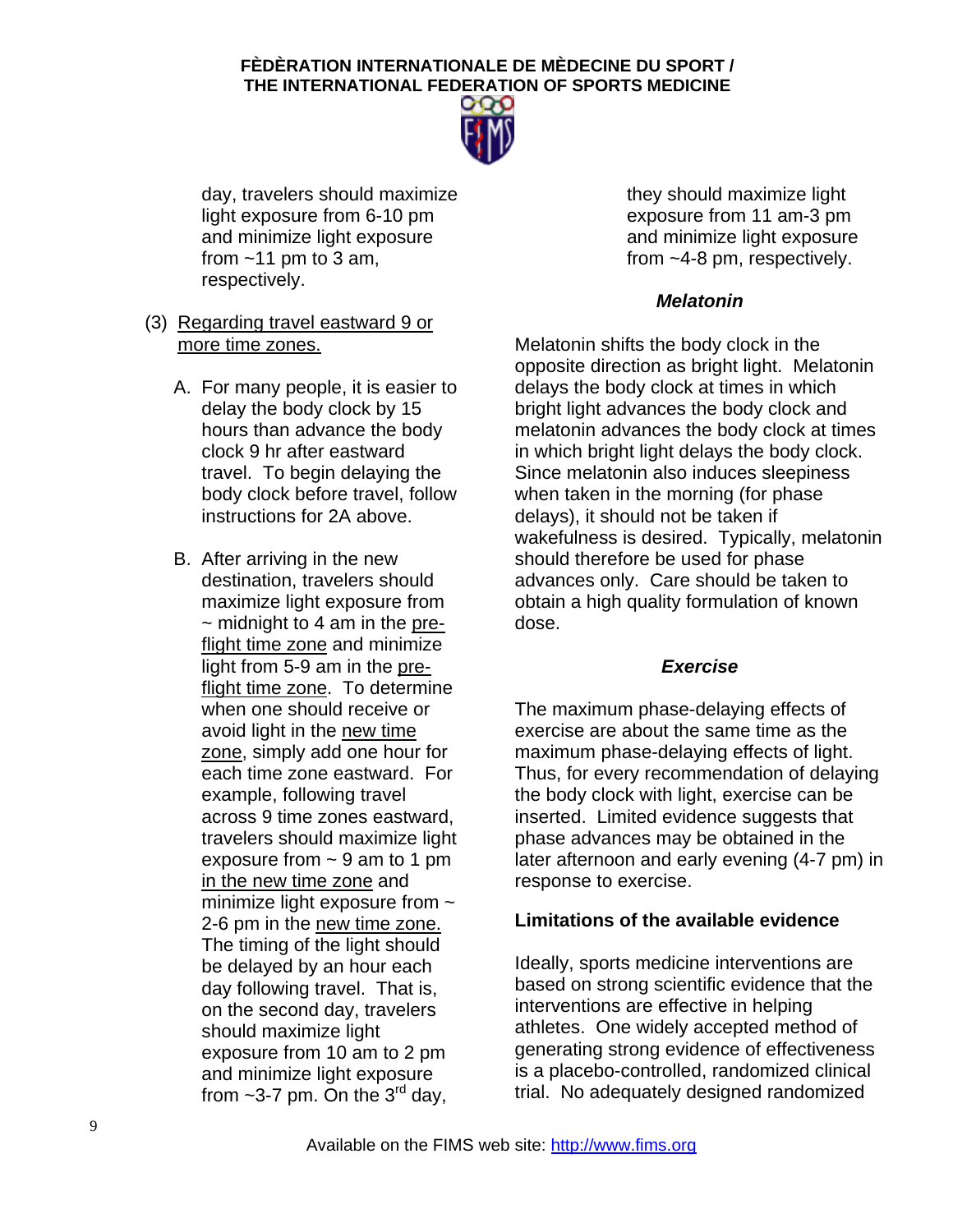

clinical trials have been conducted regarding air travel among athletes, and compelling scientific evidence has not been generated regarding the key issues related to air travel and sport performance. Specifically, there is no compelling scientific documentation that (1) athletes exhibit an internally-driven circadian rhythm in performance; (2) air travel across multiple time zones causes a reduction in performance; or (3) interventions designed to reduce symptoms of jet lag are beneficial for the post-flight performance of athletes. Despite the lack of ideal evidence, it is plausible that performance by some athletes is reduced following air travel and that certain interventions may minimize the performance decrement. However, the lack of adequate scientific evidence regarding these issues attenuates the certainty that advice given by the sports medicine staff to air traveling athletes will help, rather than harm, their performance.

## **References**

American Sleep Disorders Association. The International Classification of Sleep Disorders: Diagnostic and Coding Manual. Lawrence, Kansas: Allen Press Inc, 1997.

[Baehr EK, Eastman CI, Revelle W, Olson](http://www.ncbi.nlm.nih.gov/entrez/query.fcgi?cmd=Retrieve&db=PubMed&list_uids=12573982&dopt=Abstract)  [SH, Wolfe LF, Zee PC.](http://www.ncbi.nlm.nih.gov/entrez/query.fcgi?cmd=Retrieve&db=PubMed&list_uids=12573982&dopt=Abstract) Circadian phaseshifting effects of nocturnal exercise in older compared with young adults. Am J Physiol Regul Integr Comp Physiol. 2003 Jun;284(6):R1542-50.

Benloucif S, Bangalore S, Orbeta L, Kara E, L'Hermite-Baleriaux M, Zee PC. Duration of light exposure and time of sleep/wake affect the phase of circadian rhythms in humans [Abstract] Annual Meeting of the Society for

Research on Biological Rhythms, 2002, Vol 8:31.

Boivin DB, Duffy JF, Kronauer RE, Czeisler CA. Dose-response relationships for resetting of human circadian clock by light. Nature. 1996 Feb 8;379(6565):540-2.

Buxton OM, Lee CW, L'Hermite-Baleriaux M, Turek FW, Van Cauter E. Exercise elicits phase shifts and acute alterations of melatonin that vary with circadian phase. Am J Physiol Regul Integr Comp Physiol. 2003 Mar;284(3):R714-R724.

Carskadon MA, Dement WC. Sleep studies on a 90-minute day. Electroencephalogr Clin Neurophysiol. 1975 Aug;39(2):145-55.

Duffy JF, Dijk DJ. Getting through to circadian oscillators: Why use constant routines? J Biol Rhythms. 2002 Feb;17(1):4-13.

Hauty GT, Adams T. Phase shifts of the human circadian system and performance deficit during the periods of transition. II. West-East flight. Aerospace Medicine. 1966 Oct;37(10):1027-33.

Hauty GT, Adams T. Phase shifts of the human circadian system and performance deficit during the periods of transition: I. East-West flight. Aerospace Medicine. 1966 Jul;37(7):668-74.

[Khalsa SB, Jewett ME, Cajochen C,](http://www.ncbi.nlm.nih.gov/entrez/query.fcgi?cmd=Retrieve&db=PubMed&list_uids=12717008&dopt=Abstract)  [Czeisler CA.](http://www.ncbi.nlm.nih.gov/entrez/query.fcgi?cmd=Retrieve&db=PubMed&list_uids=12717008&dopt=Abstract) A phase response curve to single bright light pulses in human subjects. J Physiol. 2003 Jun 15;549(Pt 3):945-52.

Lewy AJ, Emens JS, Sack RL, Hasler BP, Bernert RA. Low, but not high, doses of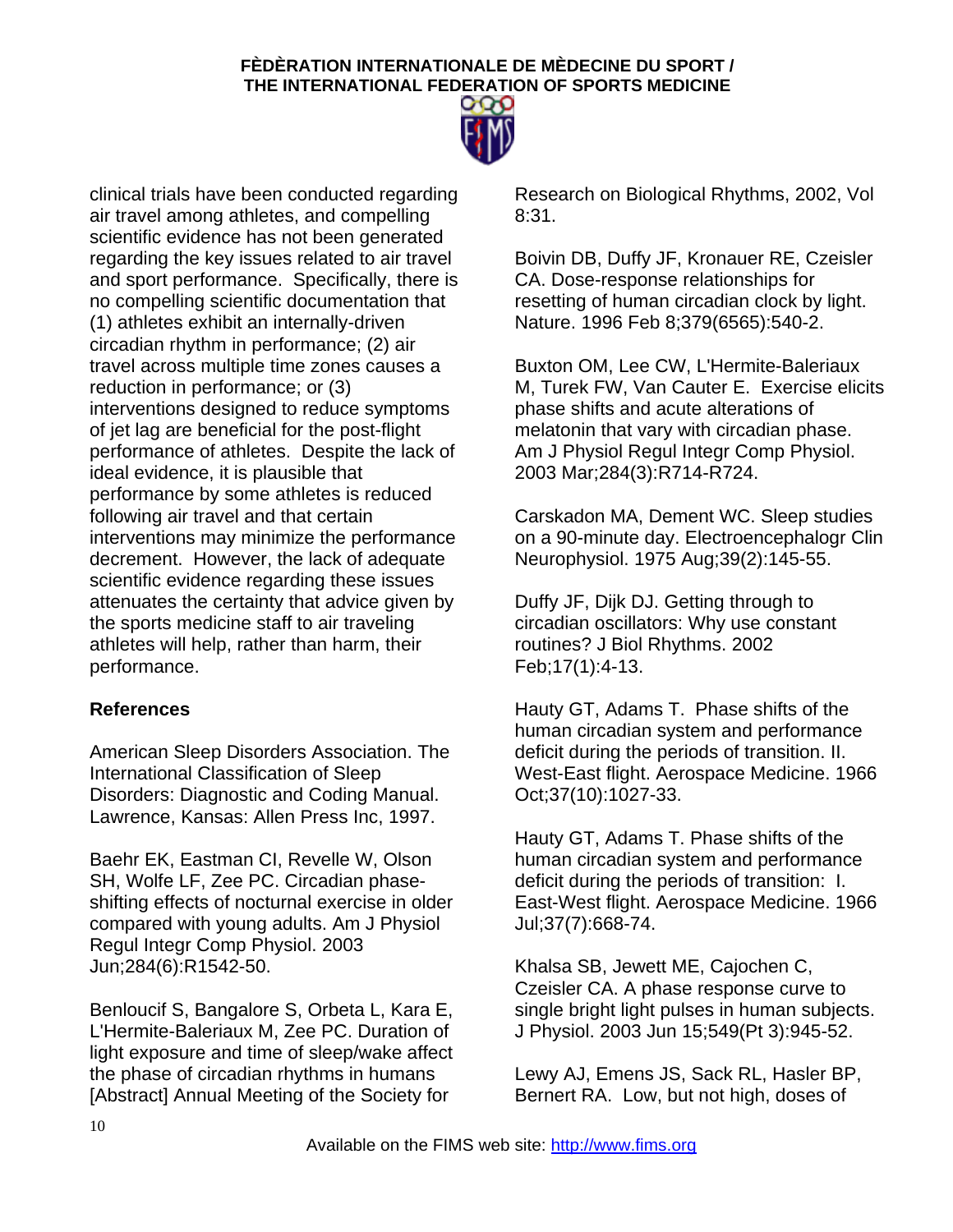

melatonin entrained a free-running blind person with a long circadian period. Chronobiology International, 2002 May;19(3):649-58.

Lewy AJ, Sack RL. Exogenous melatonin's phase-shifting effects on the endogenous melatonin profile in sighted humans: A brief review and critique of the literature. J Biol Rhythms. 1997 Dec;12(6):588-94.

Marino FE. Methods, advantages, and limitations of body cooling for exercise performance. Br J Sports Med. 2002 Apr;36(2):89-94.

Minors DS, Waterhouse JM, Wirz-Justice A. A human phase-response curve to light. Neurosci Lett. 1991 Nov 25;133(1):36-40.

Spitzer RL, Terman M, Williams JB, Terman JS, Malt UF, Singer F, Lewy AJ. Jet lag: Clinical features, validation of a new syndrome-specific scale, and lack of response to melatonin in a randomized, double-blind trial. Am J Psychiatry. 1999 Sep;156(9):1392-6.

Van Reeth O, Sturis J, Byrne MM, Blackman JD, L'Hermite-Baleriaux M, Leproult R, Oliner C, Refetoff S, Turek FW, Van Cauter E. Nocturnal exercise phase delays circadian rhythms of melatonin and thyrotropin secretion in normal men. Am J Physiol. 1994 Jun;266(6 Pt 1):E964-74.

Winget CM, DeRoshia CW, Holley DC. Circadian rhythms and athletic performance. Med Sci Sports Exerc. 1985 Oct;17(5):498-516.

Youngstedt S.D., D.F. Kripke, J.A. Elliott, G.O. Huegel, K.M. Rex, A.C. Cress (2002). Age-related differences in light and exercise PRCs. Chronobiology International, 19, 995- 997.

## **Additional reading**

Boulos Z, Campbell SS, Lewy AJ, Terman M, Dijk DJ, Eastman CI. Light treatment for sleep disorders: consensus report. VII. Jet lag. J Biol Rhythms. 1995 Jun;10(2):167-76

Buxton OM, Frank SA, L'Hermite-Baleriaux M, Leproult R, Turek FW, Van Cauter E. Roles of intensity and duration of nocturnal exercise in causing phase delays of human circadian rhythms. Am J Physiol. 1997 Sep;273(3 Pt 1):E536-42.

Cardinali DP, Bortman GP, Liotta G, Perez Lloret S, Albornoz LE, Cutrera RA, Batista J, Ortega Gallo P. A multifactorial approach employing melatonin to accelerate resynchronization of sleep-wake cycle after a 12 time-zone westerly transmeridian flight in elite soccer athletes. J Pineal Res. 2002 Jan;32(1):41-6.

Daan S, Lewy AJ. Scheduled exposure to daylight: a potential strategy to reduce "jet lag" following transmeridian flight. Psychopharmacol Bull. 1984 Summer;20(3):566-8.

Edwards BJ, Atkinson G, Waterhouse J, Reilly T, Godfrey R, Budgett R. Use of melatonin in recovery from jet-lag following an eastward flight across 10 time-zones. Ergonomics. 2000 Oct;43(10):1501-13.

Hill DW, Hill CM, Fields KL, Smith JC. Effects of jet lag on factors related to sport performance. Can J Appl Physiol. 1993